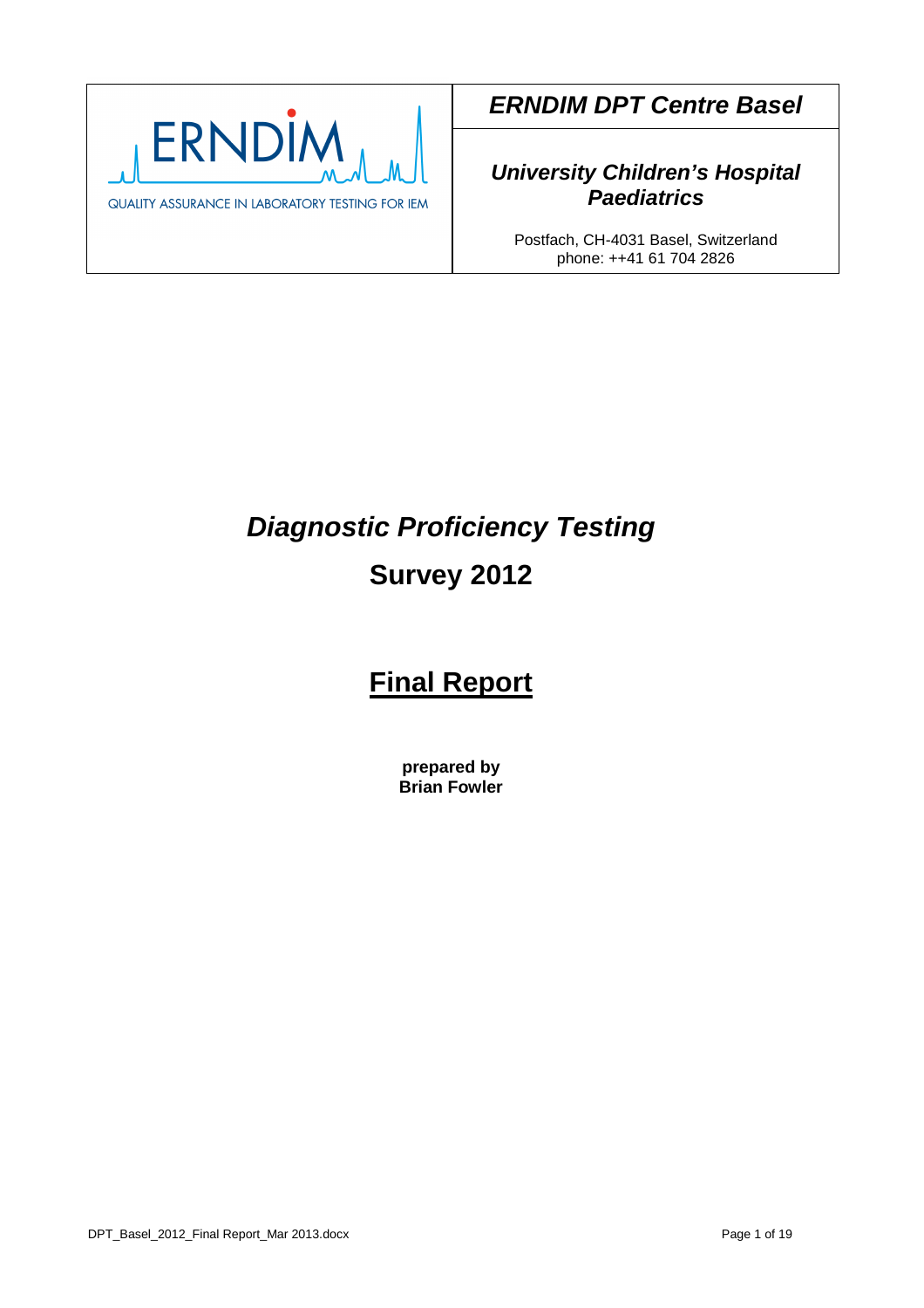## **1. Geographical distribution of participants**

In 2012, 21 laboratories from 10 countries subscribed to the scheme. For the first survey 20 laboratories submitted results.

| Country     | Number of participants |
|-------------|------------------------|
| Austria     |                        |
| Canada      | 4                      |
| China       | 1                      |
| Estonia     | 1                      |
| Germany     | 5                      |
| Norway      | 1                      |
| Sweden      | 2                      |
| Switzerland | 2                      |
| UK          | 1                      |
| USA         | 3                      |

#### **2. Samples and Shipment**

The samples contain a small amount of thiomersal and have been heat-treated. They were preanalysed in our institute after 3 days incubation at ambient temperature (to mimic possible changes that might arise during transport). In all six samples the typical metabolic profiles were preserved after this process. The urine samples were distributed to participants on May 22nd at ambient temperature by CSCQ using the courier DHL. Delivery times of samples reported by the courier ranged from 1 to 5 days. There were discrepancies with times reported by participants suggesting possible internal delays.

#### **3. Tests**

Analyses of amino acids, organic acids, mucopolysaccharides, oligosaccharides and purines/ pyrimidines were required in 2012.

#### **4. Schedule of the scheme in 2012**

| Sample distribution                | May 22 2012                           |
|------------------------------------|---------------------------------------|
| Start of analysis of Survey 2012/1 | June 04, 2012, Monday                 |
| Survey 2012/1 - Results submission | June 25, 2012, Monday                 |
| Survey 2012/1 - Reports            | July 06, 2012, Friday                 |
| Start of analysis of Survey 2012/2 | July 09, 2012, Monday                 |
| Survey 2012/2 - Results submission | July 30, 2012, Monday                 |
| Survey 2012/2 - Reports            | August 15, 2012, Friday               |
| Annual meeting of participants     | Sept 04, 2012, in Birmingham at SSIEM |
| Annual Report 2012                 | December                              |
|                                    |                                       |

Please note there was a delay in issuing reports for the surveys. This is because we have developed a programme for evaluation of results which enormously lightens the load of the scientific advisor and automatically produces individual reports for each participant. Since this is the first time we use this there are understandably some teething problems but nevertheless we expect to be able to issue the new types of results reports for all six samples before the end of August.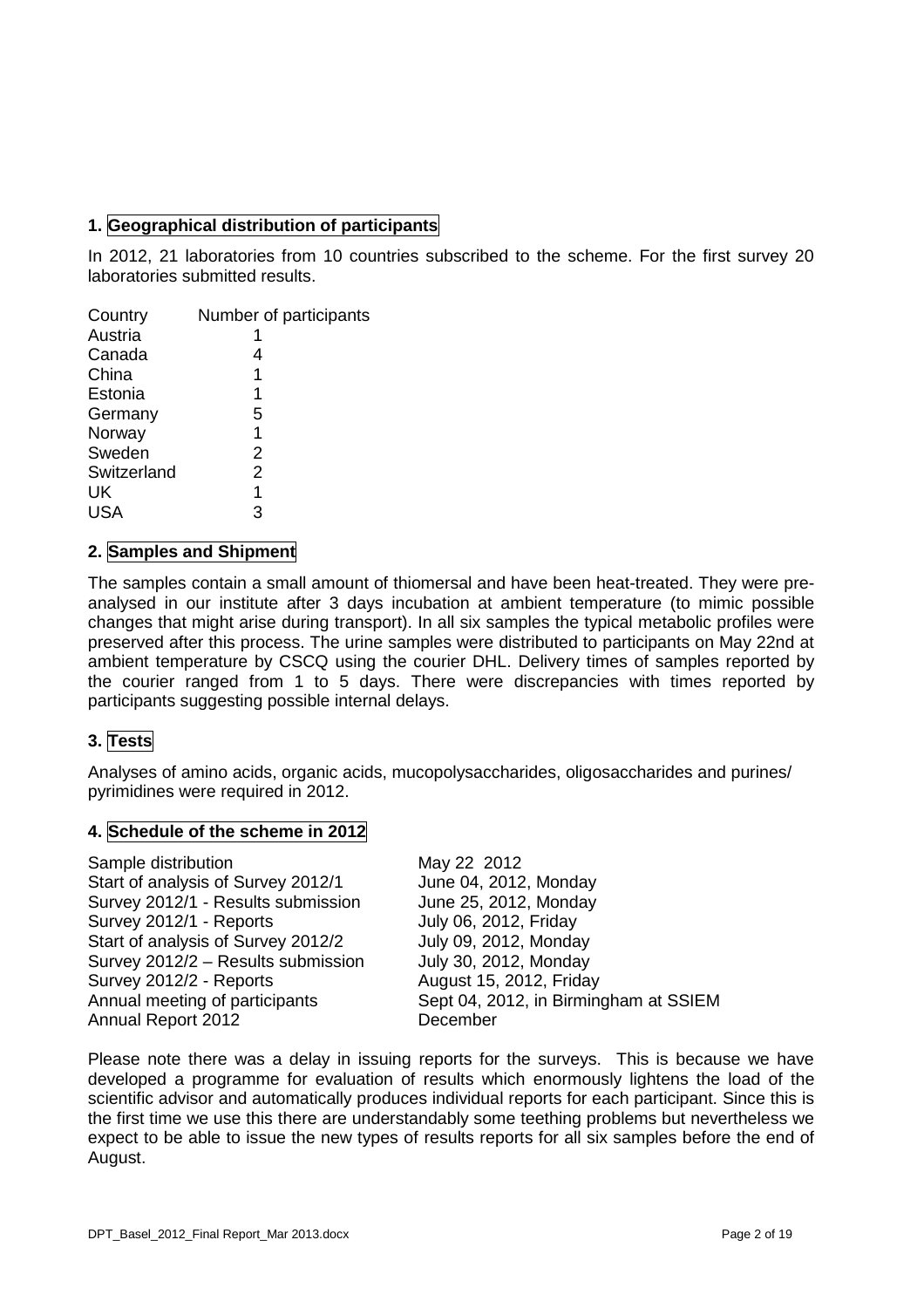#### **5. Receipt of samples and results**

#### **Receipt of samples** (sent on May 22, 2012)

| Receipt<br>(days after shipment) | No. Labs | Delivery reported by DHL |
|----------------------------------|----------|--------------------------|
|                                  |          |                          |
|                                  |          |                          |
|                                  |          |                          |
|                                  |          |                          |
|                                  |          |                          |

#### **Date of reporting of results**

20 of 21 labs returned results for both surveys, mainly by the deadline.

## **6. Scoring system**

Three criteria are evaluated: analytical performance, interpretative proficiency and recommendations for further investigations. Due to the large variability in reporting results in various countries, recommendations pertaining to treatment are not evaluated in proficiency testing. However, they are still reported and summarised by the scheme organisers.

|                            |                               | Correct results of the appropriate tests  |                  |
|----------------------------|-------------------------------|-------------------------------------------|------------------|
| А                          | Analytical performance        | Partially correct or non-standard methods | max <sub>2</sub> |
|                            |                               | Unsatisfactory or misleading              |                  |
|                            |                               | Good (diagnosis was established)          |                  |
| Interpretative proficiency | Helpful but incomplete        | max <sub>2</sub>                          |                  |
|                            | Misleading or wrong diagnosis |                                           |                  |
|                            | Recommendations               | Helpful                                   | max 1            |
|                            |                               | Unsatisfactory or misleading              |                  |

The **total score** is calculated as a sum of these three criteria. The maximum to be achieved is 5 points per sample. The scores were calculated only for laboratories submitting results.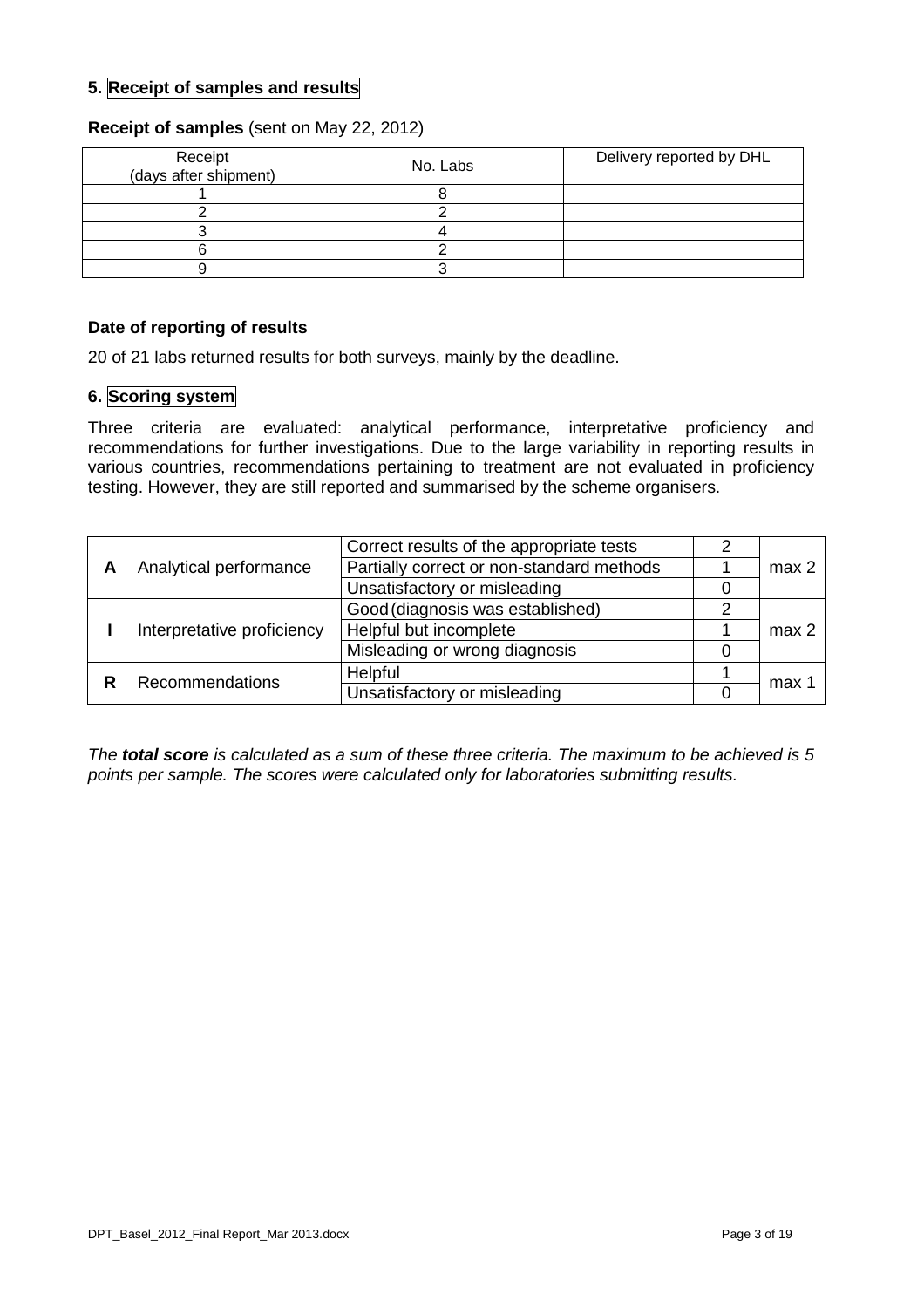## **7. Results of samples and evaluation of reporting**

#### **Sample A: Argininosuccinic aciduria due to argininosuccinate lyase deficiency**

#### **Patient details**

Patient: this sample came from a 20 year old male patient with ASA who is under treatment with arginine. This urine was obtained in our hospital, Basel, Switzerland. Enzymatic or mutational analysis has not been performed but the plasma and urine amino acid profiles and clinical symptoms leave no doubt as to the diagnosis. This sample was also distributed in 2009.

**Analytical performance:** Two points were given for identification of ASA and//or its anhydrides. 18 of 20 labs identified key metabolites pointing to the correct diagnosis.

**Interpretative proficiency:** A correct diagnosis was judged to be arginino-succinic aciduria. 18 (90%) labs made the correct diagnosis.

**Recommendations:** Measurement of blood ammonia, plasma amino acids followed up by fibroblast enzyme studies of mutation analysis are all considered useful. 16 laboratories gave useful recommendations.

**Overall impression:** This sample was also distributed in 2009. Comparing analytical performance (90% now, 95% then); interpretation (90% now 95% then); follow up recommendations (80% now / 95% then) there is somewhat poorer overall performance that is rather unexpected. It is expected that all labs should be able to identify arginine-succinic acid and its anhydrides, this is especially easy with thin layer chromatography or electrophoresis. There appear to be some difficulties in identification on some amino acid analysers.

#### **Analytical Details**

#### **Creatinine**

 $n=20$ median= 2.52 mean= 2.70  $SD = 0.28$ min, max= [2.00, 3.87]

#### **pH**

 $n=12$ median= 6.50 mean= 6.58  $SD = 0.17$ min, max= [6.00, 7.00]

#### **Spot tests**

All negative

#### **Aminoacid analysis** (n=20)

|                        | points |
|------------------------|--------|
| Arginino-succinic acid |        |
| Unusual peaks ?ASA     |        |
| ASA anhydrides         |        |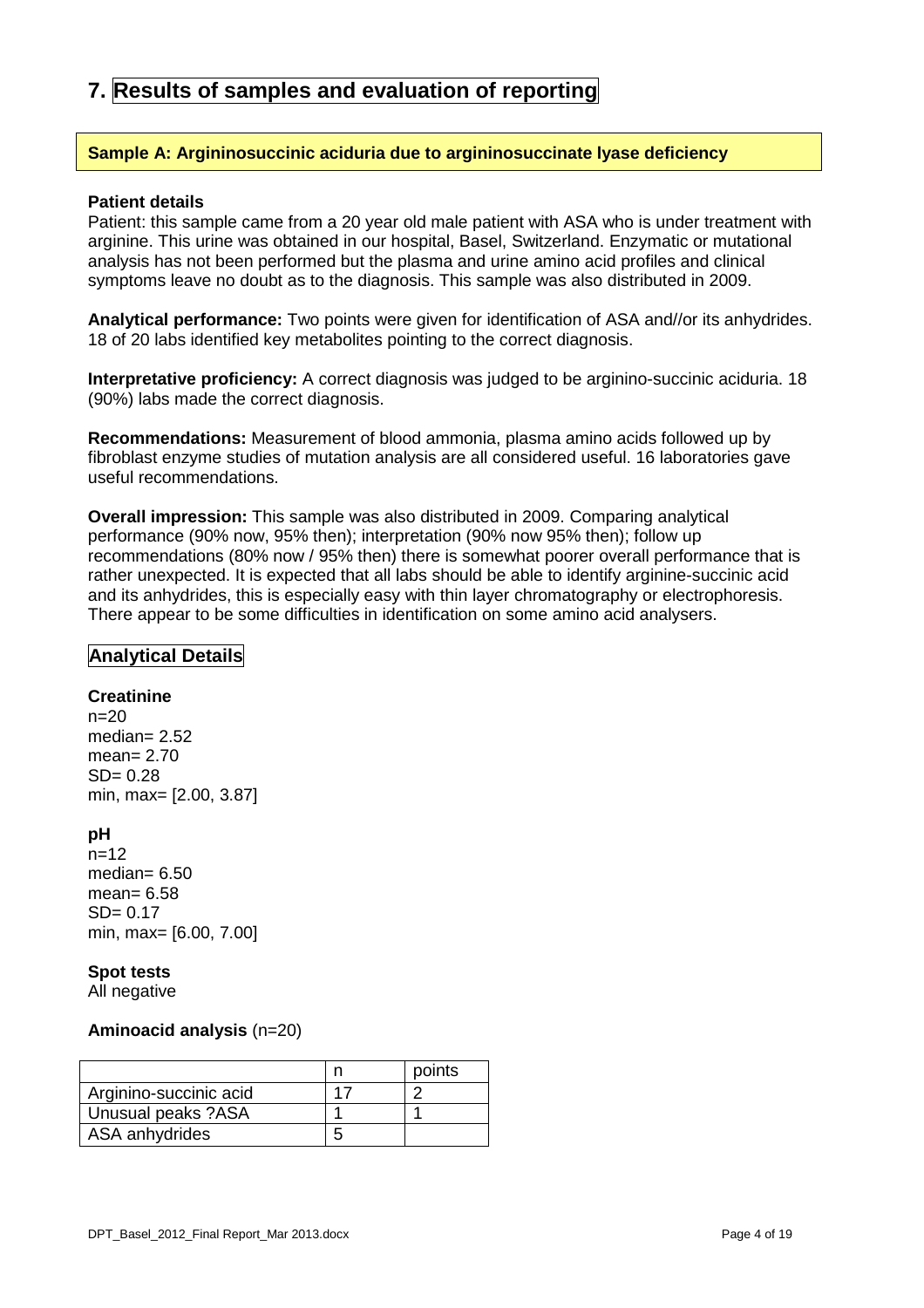## **Amino acid quantitative/argininosuccinate**

 $n=11$ median= 3240.00 mean= 6528.09 SD= 7747.24 min, max= [126.00, 28693.00]

## **Interpretation**

|                                                                         |    | <b>Points</b> |
|-------------------------------------------------------------------------|----|---------------|
| Argininosuccinic aciduria due to argininosuccinate<br>Iyase deficiency) | 18 |               |
| Hyperprolinaemia                                                        |    |               |
| VinylGABA therapy                                                       |    |               |

## **Recommendations for further tests**

|                          |       | points |
|--------------------------|-------|--------|
| Ammonia                  |       |        |
| Plasma amino acids       |       |        |
| Enzyme assay of (ASL)    | 10    |        |
| Mutations (of ASL)       | 13(5) |        |
| None                     |       |        |
| Contact metabolic centre |       |        |
|                          |       |        |

#### **Amino acid analysis by Ion exchange chromatography**

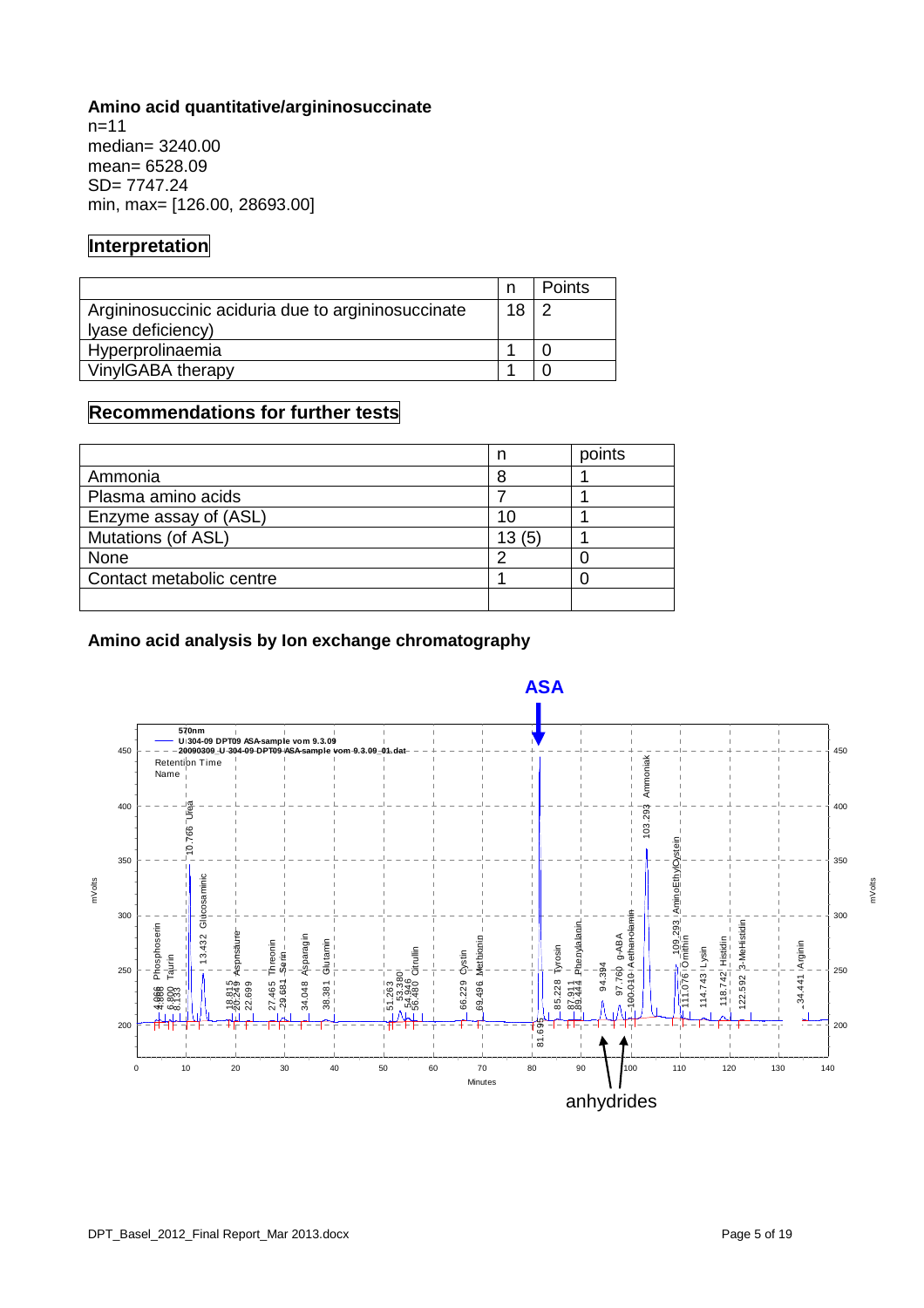#### **Sample B: Formiminoglutamic aciduria / formiminotransferase deficiency MIM229100**

#### **Patient:**

This sample was also distributed in 2010 and was obtained from a 5 year old boy with delayed development and mild epilepsy in whom metabolic screening revealed clearly increased excretion of formimino-glutamic acid. Although the diagnosis has not been confirmed by molecular genetic analysis the finding of FIGLU-uria was confirmed in several urine samples and folate deficiency has been excluded. This urine was obtained in our hospital in Basel, Switzerland.

**Analytical performance:** One point was given for identification of FIGLU (9 labs) and one for hydantoin-5-propionic acid (8 labs). Overall analytical proficiency was 45%.

**Interpretative proficiency:** A diagnosis of figlu-uria was considered correct (10 labs).

**Recommendations:** Ruling out folate deficiency, histidine loading and mutation analysis of the FTCD gene were considered helpful. Useful recommendations were given by each lab except one that correctly identified the metabolic disorder (9 labs, 40%).

#### **Overall impression**

Overall proficiency was 46% compared with around 33%, so an improvement but not as much as hoped for.

#### **Analytical Details**

#### **Creatinine**

 $n=20$ median= 2.48 mean= 2.43  $SD = 0.06$ min, max= [1.90, 2.84]

#### **pH**

 $n=12$ median= 6.50 mean= 6.29  $SD = 0.29$ min, max= [5.00, 7.00]

#### **Spot tests**

All negative except Glucose (11)  $\boxed{\text{Trace 1}}$   $\boxed{+5}$ 

#### **Amino acid analysis** (n=20)

|       | ж. | points |
|-------|----|--------|
| Figlu |    |        |
|       |    |        |

#### **Amino acid quantitative**/formiminoglutamic acid

 $n=1$ median= 1473.00 mean= 1473.00  $SD = 0.00$ min, max= [1473.00, 1473.00]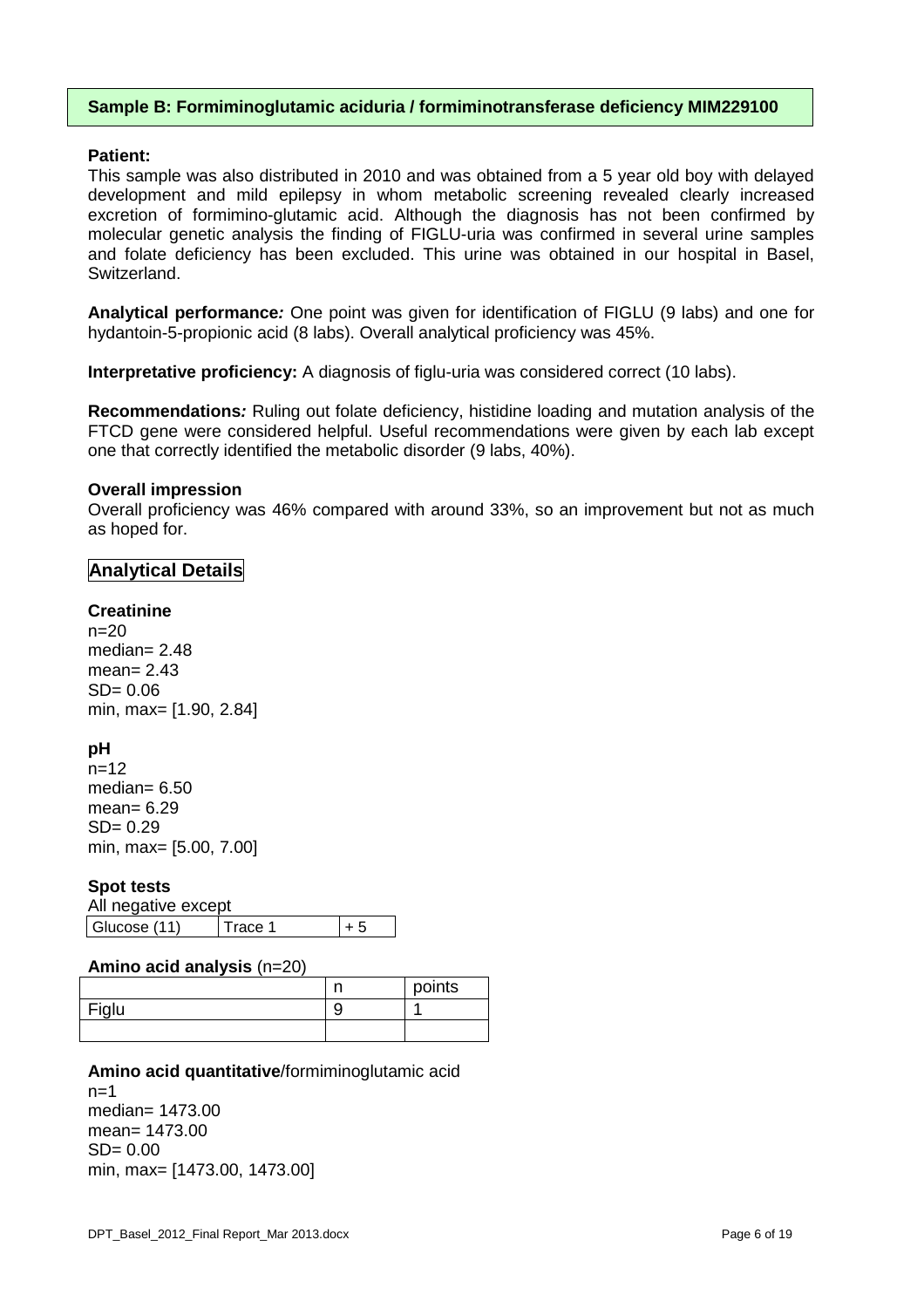#### **Organic acid analysis (n= 20)**

|                         | points |
|-------------------------|--------|
| Hydantoin-5- propionate |        |

## **Interpretation**

|                            | <b>Points</b> |
|----------------------------|---------------|
| Formiminoglutamic aciduria |               |
| Normal, no IEM             |               |
| <b>SCAD deficiency</b>     |               |
|                            |               |

## **Recommendations for further tests**

|                                      |      | points |
|--------------------------------------|------|--------|
| Ruling out folate deficiency         |      |        |
| Histidine loading                    |      |        |
| mutation analysis (of the FTCD gene) | 8(6) |        |
| <b>Repeat for FIGLU</b>              |      |        |
| Repeat for other analyte             |      |        |
| None                                 |      |        |

## **Amino acid analysis: ion exchange**

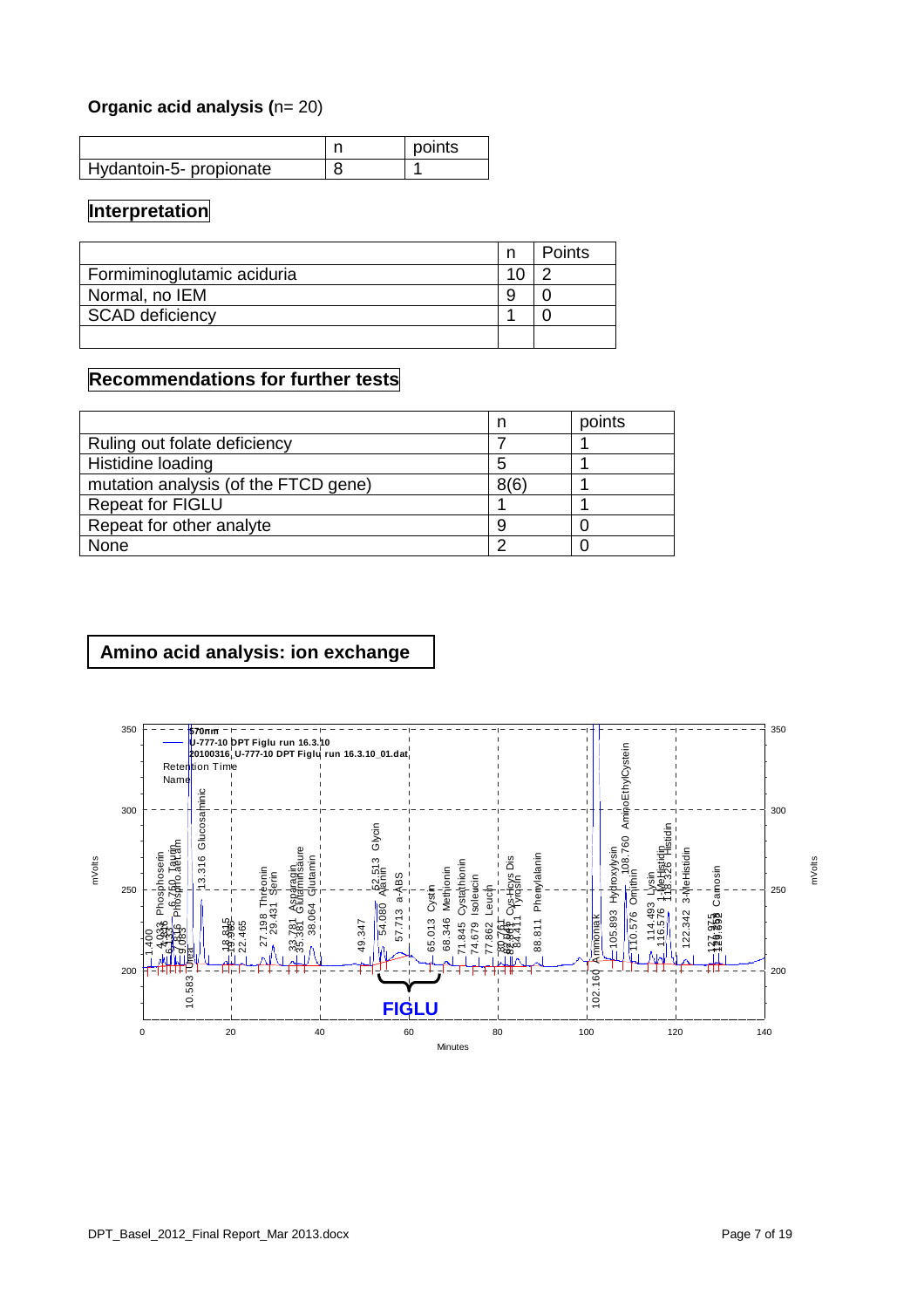## **Organic acid analysis**

Abundance



## **Hydantoin 5-Propionate: Mass Spectrum**

Abundance



 $m/z \rightarrow$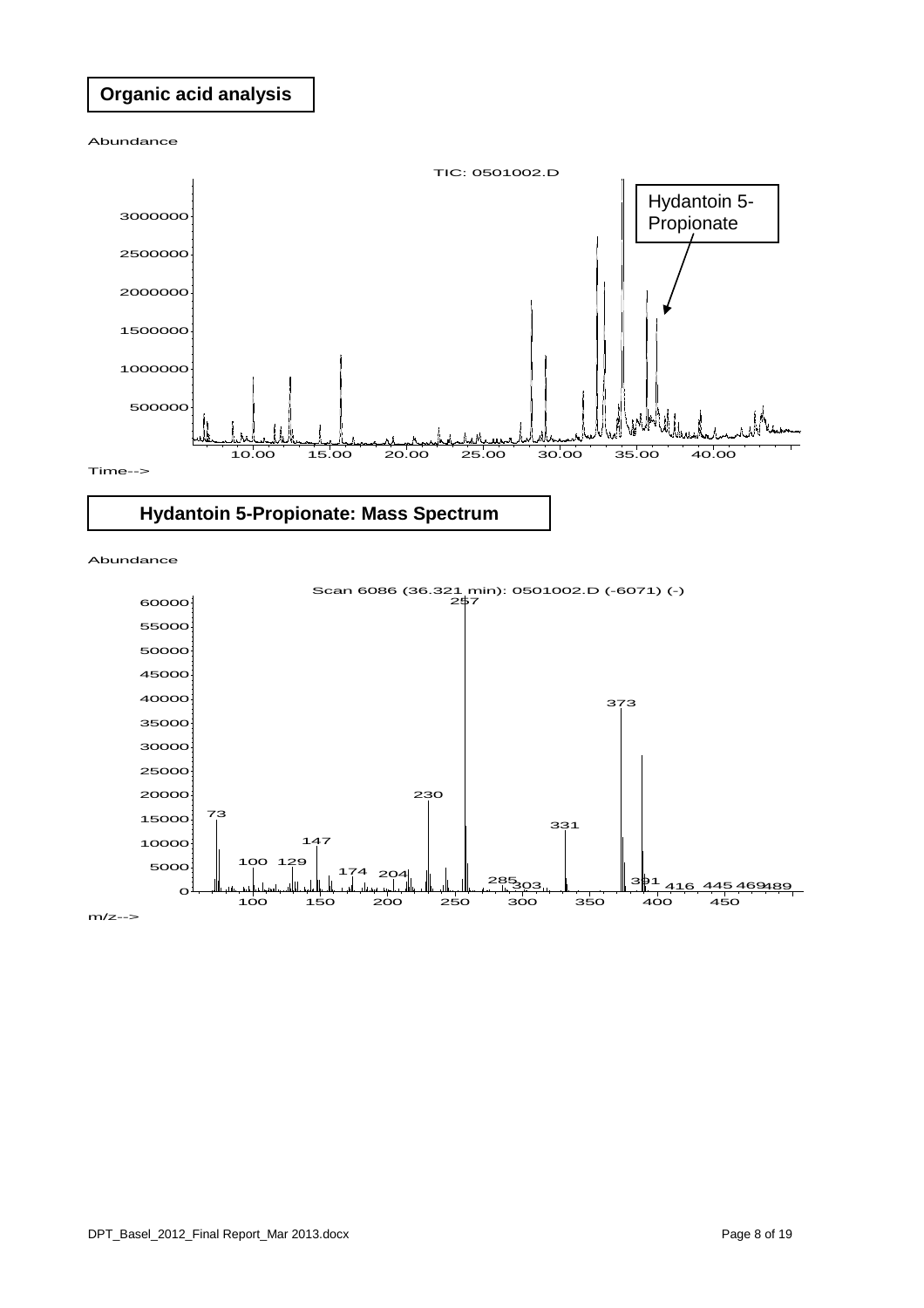#### **Sample C: Intermittent branched chain aminoaciduria due to branched chain ketoacid decarboxylase deficiency**

#### **Patient:**

6 year old male, recurrent unexplained ataxia.

**Analytical performance:** One point was given for increased leucine or allo-isoleucine (19 labs) and one for increased 2-hydroxy isovaleric with or without other branched chain amino acid metabolites (20 labs).

**Interpretative proficiency:** Reporting MSUD was considered correct. 18 of 20 labs gave this and one gave this as an alternative diagnosis (95%)

**Recommendations**: Plasma amino acid analysis followed up by assay of BCKDH enzyme complex or mutation analysis of the BCKDH gene was considered useful. Useful recommendations were given by 19 of 20 labs (95%).

#### **Overall impression**

#### **Analytical Details**

#### **Creatinine**

 $n=20$ median= 2.89 mean= 141.21 SD= 382852.41 min, max= [2.48, 2770.00]

#### **pH**

 $n=12$ median=  $7.00$ mean= 7.04  $SD = 0.56$ min, max= [5.00, 8.00]

#### **Spot tests**

Glucose 0: ................. 1 Trace: ............. 0 +: ................. 1 ++: ................ 1 +++: ............... 9  $Total = 12$ 

#### **Amino Acid analysis** (n=20)

|                 |          |    | points |
|-----------------|----------|----|--------|
| Leucine         | elevated | 14 |        |
| Iso leucine     | elevated |    |        |
| Allo-isoleucine | elevated | 13 |        |
| Valine          | elevated | ື  |        |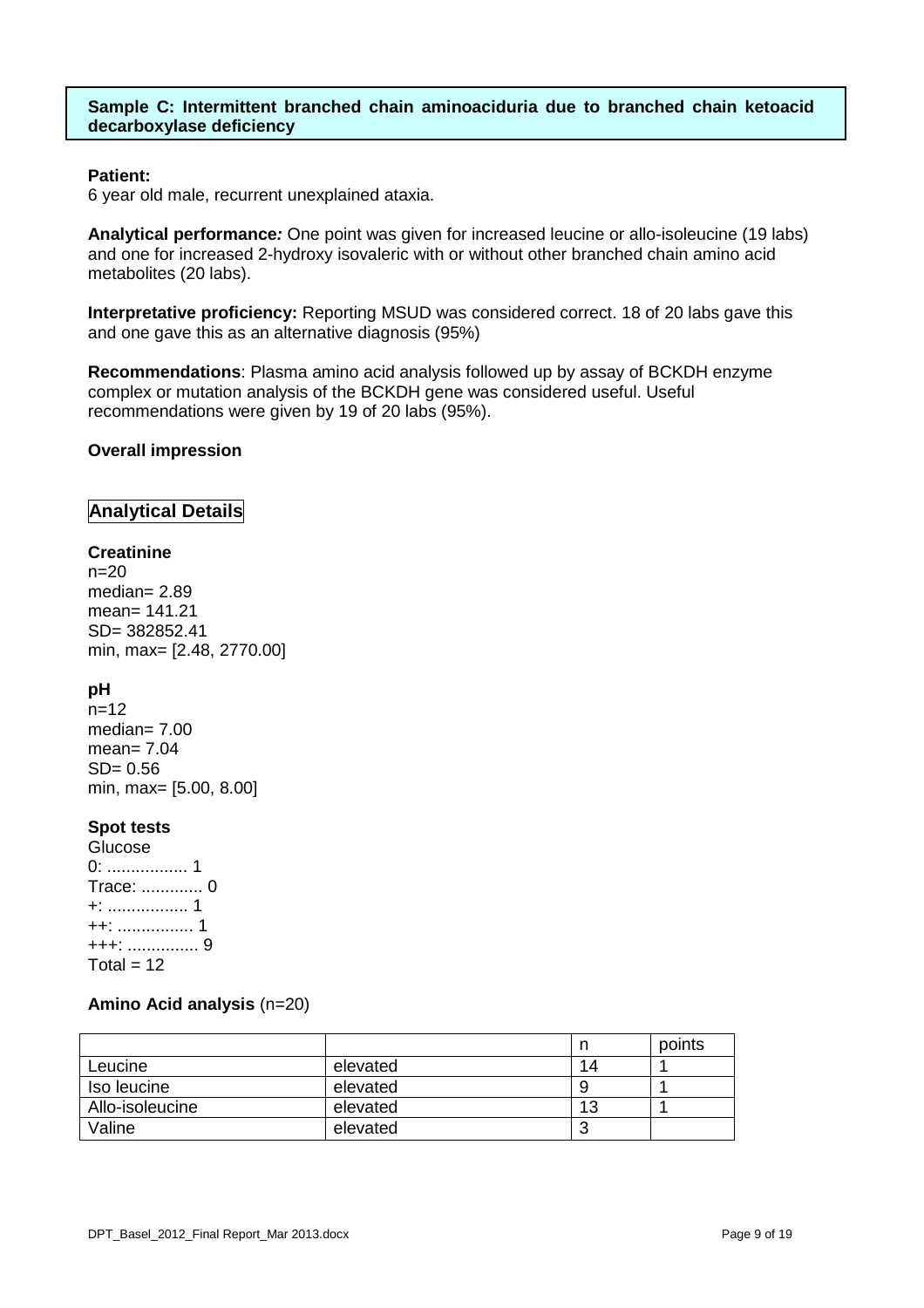#### **Organic Acid analysis** (n=20)

|                                |          |    | points |
|--------------------------------|----------|----|--------|
| 2-hydroxyisovaleric acid       | elevated | 20 |        |
| 2-hydroxy-3-methylvaleric acid | elevated | 8  |        |
| 2-hydroxyisocaproic acid       | elevated |    |        |
| 2-ketoisocaproic acid          | elevated |    |        |
| 2-keto-3-methylvaleric acid    | elevated |    |        |
|                                |          |    |        |

**2-hydroxyisovaleric acid**   $n=9$ median= 155.00 mean= 157.82 SD= 54.85 min, max= [36.00, 227.00] **Interpretation** 

|                                                     |       | Points |
|-----------------------------------------------------|-------|--------|
| MSUD (intermittent or mild))                        | 18(6) |        |
| Citrullinaemia (alternative MSUD)                   |       |        |
| Hyperornithinemia-Hyperammonemia-Homocitrullinuria- |       |        |
| syndrome under Citrulline-therapy                   |       |        |

#### **Recommendations for further tests**

|                                |       | points |
|--------------------------------|-------|--------|
| Plasma amino acid analysis     | 15    |        |
| enzyme assay (BCKDH complex)   | 10(5) |        |
| mutation analysis (BCKDH gene) | 11(4) |        |
| contact a metabolic centre     |       |        |

#### **Sample D: Homogentisic aciduria due to homogentisic acid oxidase deficiency**

#### **Patient:**

The urine was collected from a 39 y old male who was investigated because of arthralgia. There was no treatment. This sample was provided by Prof. Johannes Häberle, Children's Hospital, Zürich

**Analytical performance:** Two points were given for finding increased homogentisic acid (18 of 20 labs).

**Interpretative proficiency:** Two points were given diagnosing alcaptonuria (18/20 labs).

**Recommendations:** Repeat urine analysis, mutation analysis or management suggestions related to the disorder were considered helpful (15).

**Overall impression:** The level of HGA was very high in this sample so that finding of small or no increase may indicate destruction during extraction e.g. by alkali treatment.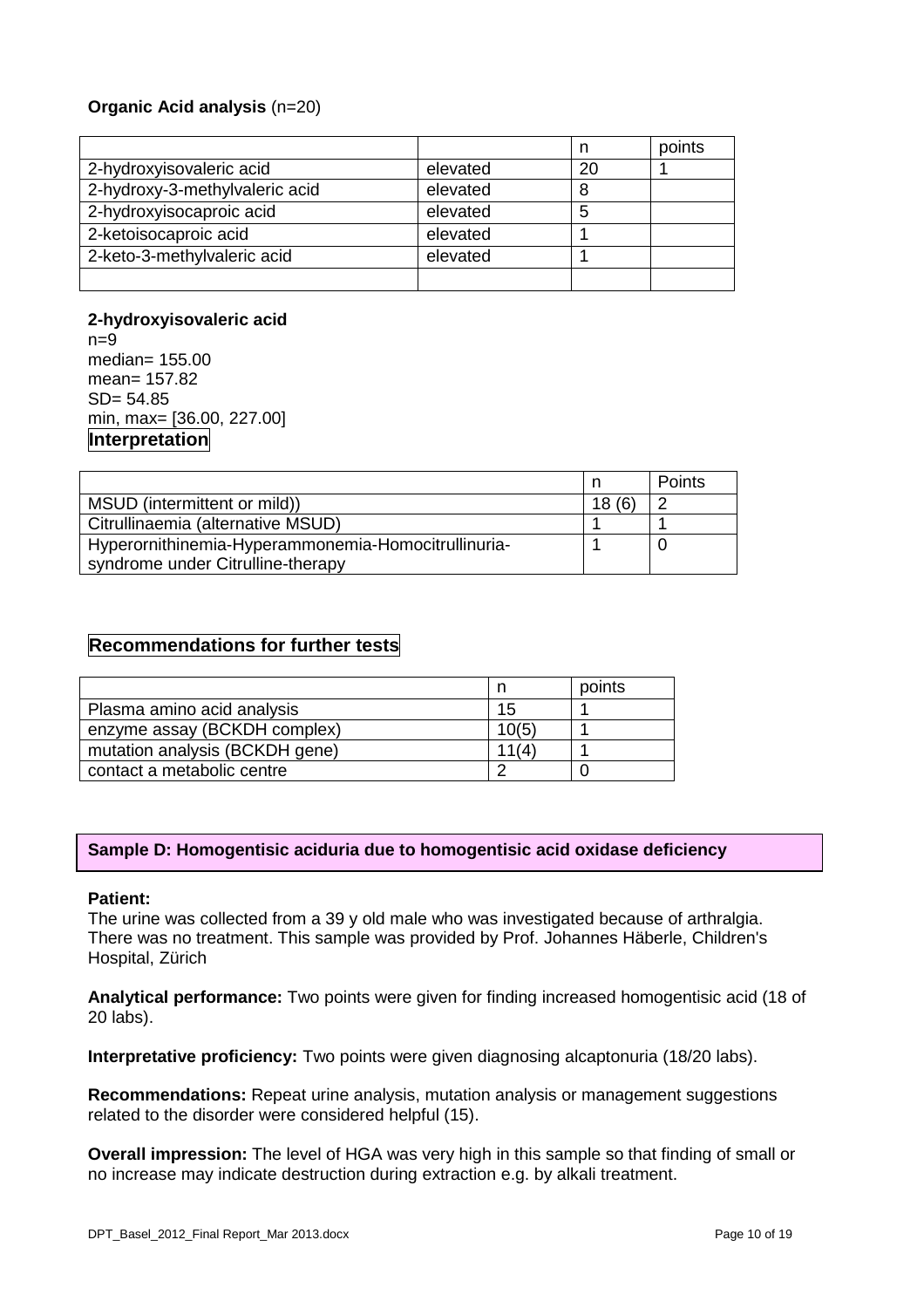## **Analytical Details**

#### **Creatinine**

 $n=20$ median= 2.36 mean= 2.33 SD= 0.55 min, max= [0.80, 3.38]

#### **pH**

n=11 median= 5.50 mean= 5.50 SD= 0.25 min, max= [5.00, 6.00]

## **Spot tests**

**Glucose**  0: ................. 11 Trace: ............. 0 +: ................. 0 ++: ................ 0 +++: ............... 0 Total =  $11$ 

#### **Organic acid analysis (n= 20)**

|                            |    | points |
|----------------------------|----|--------|
| Homogentisic acid elevated | 18 |        |

Homogentisic acid]  $n=5$ median= 1600.00 mean= 1899.20 SD= 1316.38 min, max= [220.00, 4120.00]

## **Interpretation**

|              | ∽               | Points |
|--------------|-----------------|--------|
| Alcaptonuria | 40<br>u         |        |
| No disorder  | $\sqrt{2}$<br>_ |        |

## **Recommendations for further tests**

|                                                | points |
|------------------------------------------------|--------|
| Repeat urine analysis for HGA                  |        |
| mutation analysis (specific gene)              |        |
| management suggestions related to the disorder |        |
| Referral to a metabolic specialist             |        |
| Other tests                                    |        |
| None                                           |        |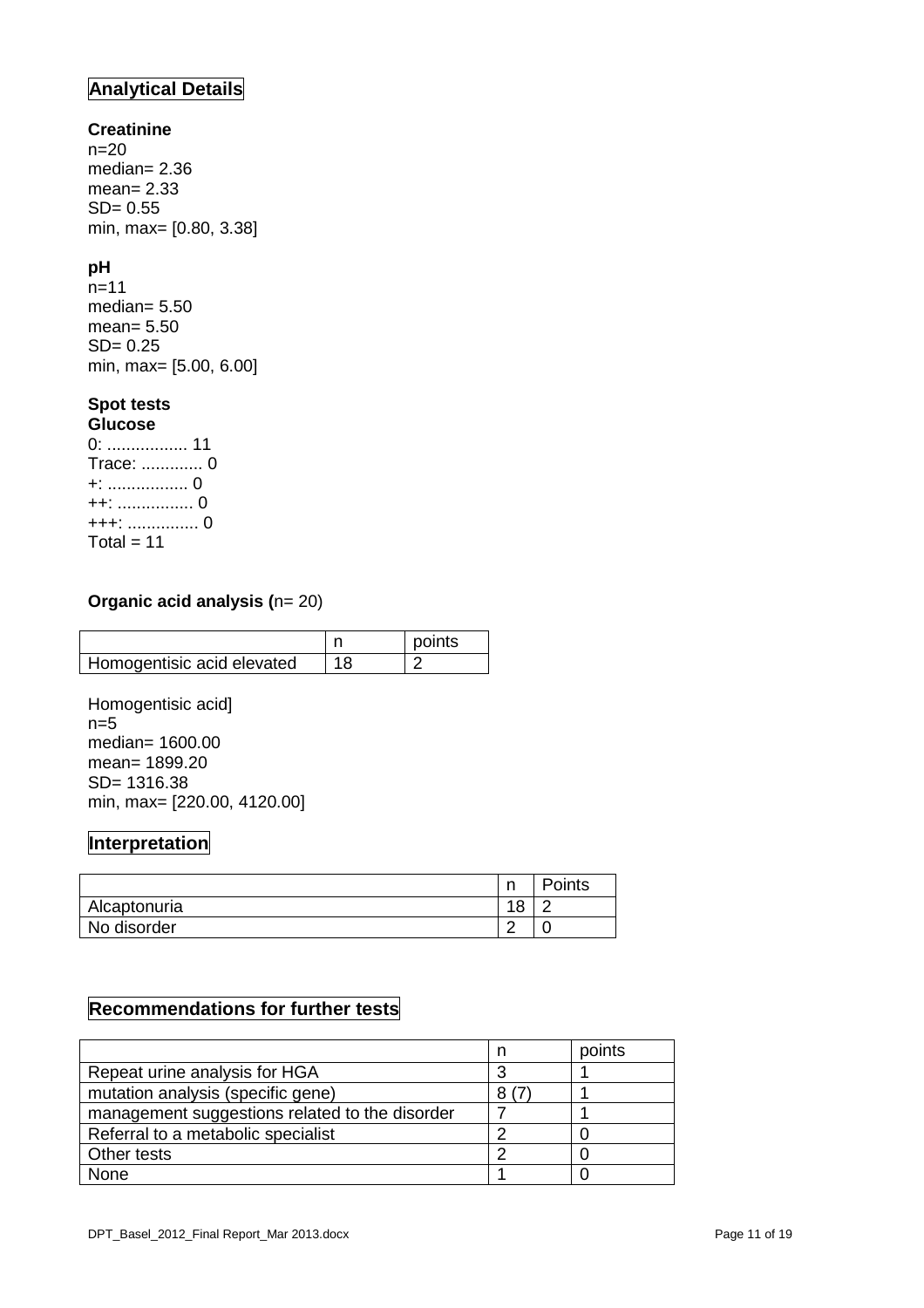#### **Sample E: Combined malonic and methylmalonic aciduria due to mutations in the ACSF3 gene.**

**Patient:** The sample was provided by Dr. Elisabeth Holme, Gothenburg, and is from a woman born 1976 who is essentially healthy. At around 20 years of age she was investigated for bowel problems and serum methylmalonate was 11 µmol/L. No anemia or macrocytosis was present and she was treated with B12 and folate without any effect on methylmalonate. Urinary organic acid analysis in 2006 showed methylmalonate, 73 mmol/mol creatinine and malonate, 13 mmol/mol creatinine. A DNA sample was saved and after the publications on combined malonic and methylmalonic aciduria the 1672C>T, p. Arg558Trp mutation and a novel c.781G>T P.Gly261X mutation in the ACSF3 gene were identified.

**Analytical performance:** The finding of increased methylmalonic acid was scored with one point (20 labs) and increased malonic acid with one point (10 labs).

**Interpretative proficiency:** The correct diagnosis was considered to be combined malonic acid and methylmalonic aciduria scoring two points (9 labs). Other diagnoses based on finding methylmalonic acid alone were scored with 0 points.

**Recommendations**: Mutation analysis of the correct gene was considered helpful (8 labs). Follow up tests pursuing a vitamin B12 or mild MMA defect were not considered correct.

**Overall impression**: This was a fairly difficult sample but it was clearly possible to detect increased malonic acid as reported by ten labs pointing to the correct diagnosis.

#### **Analytical Details**

#### **Creatinine**

 $n=20$ median= 5.70 mean= 5.65  $SD = 0.11$ min, max= [5.00, 6.14]

## **pH**

 $n=12$ median=  $5.25$ mean= 5.41 SD= 0.21 min, max= [5.00, 6.00]

#### **Spot tests**

Almost all negative

#### **Organic acid analysis (n= 20)**

|                                              |     | points |
|----------------------------------------------|-----|--------|
| Methylmalonic acid and Malonic acid elevated | 1 N |        |
| Methylmalonic acid only elevated             | 1 C |        |
|                                              |     |        |

## **methylmalonic acid**

 $n=15$ median= 89.00 mean= 89.83 SD= 36.26 min, max= [0.08, 160.00] **malonic acid**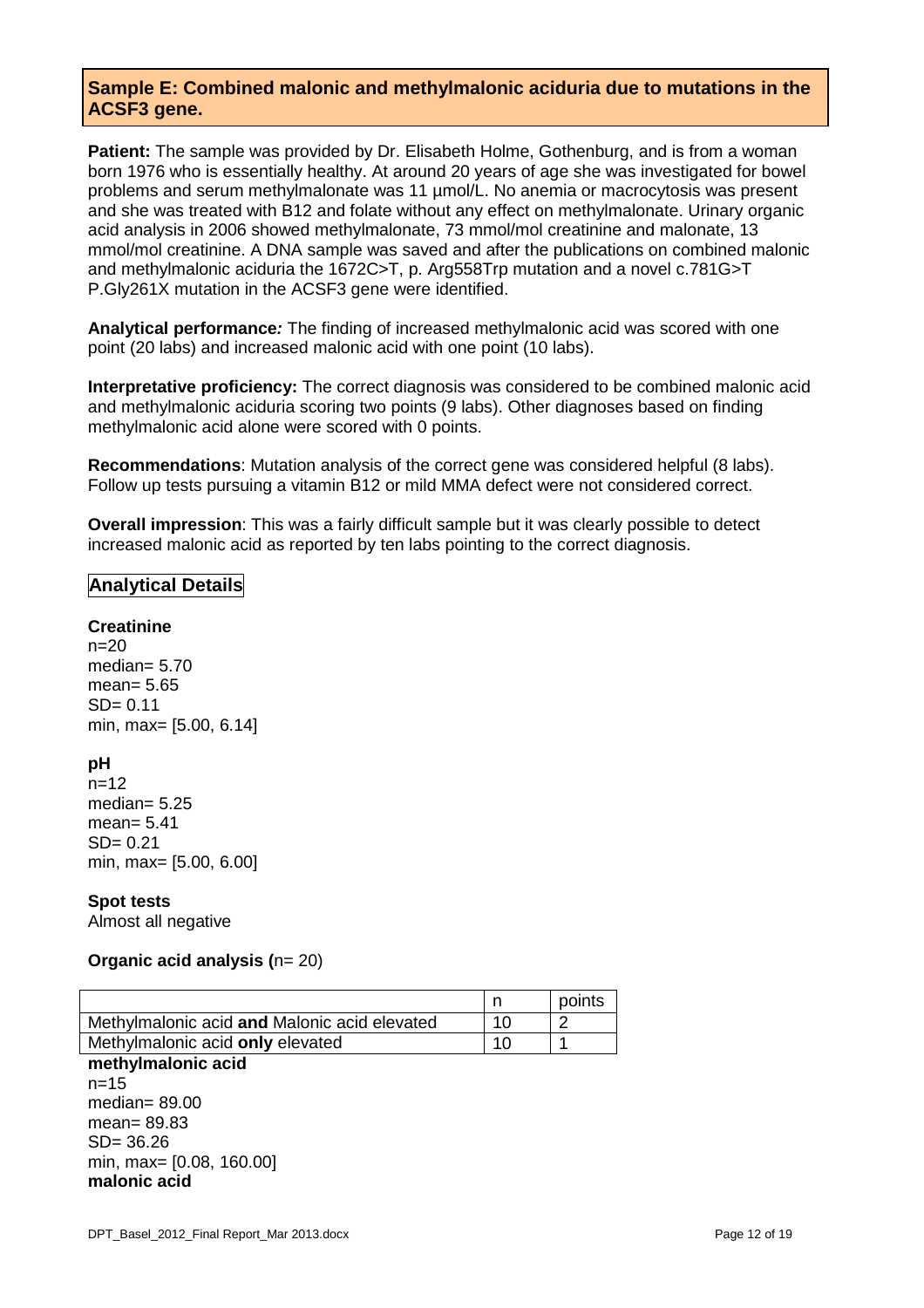$n=5$ median= 34.00 mean= 36.40 SD= 5.85 min, max= [32.00, 48.00]

## **Interpretation**

|                                             | <b>Points</b> |
|---------------------------------------------|---------------|
| Combined malonic and methylmalonic aciduria |               |
| Malonic aciduria                            |               |
| Mild MMA/B12 deficiency                     |               |

## **Recommendations for further tests**

| Mutation analysis (of ACSF3 gene) | (6) |  |
|-----------------------------------|-----|--|
| Further tests for MMA             |     |  |
| <b>None</b>                       |     |  |

#### **Sample F: Mucopolysaccharidosis type II (Hunter)due to iduronate sulphate sulphatase deficiency**

**Patient:** A 4.5 year old boy, recently arrived in this country, with restricted movement, hepatosplenomegaly and mild mental retardation.This sample was obtained from a 4.5 year old boy suffering from mucopolysaccharidosis type II (Hunter). This urine was obtained in our hospital, Basel, Switzerland. The diagnosis had been confirmed by the finding of severe iduronate sulphate sulphatase deficiency in serum and leucocytes (Prof. B. Steinmann, Zurich, Switzerland). This sample was also distributed in 2010..

**Analytical performance:** Elevated total GAG scored one point (19 labs) and differentiation of GAGs pointing to a diagnosis including MPS II scored an additional point (16 labs).

**Interpretative proficiency:** A diagnosis of MPS including mention of MPSII scored two points (18 labs) while an unspecified MPS disorder scored one point (one lab).

**Recommendations:** Most labs recommended enyzme assay and / or mutation analysis, some without specifying the enzyme or gene. Strictly this should be mentioned but points were not deducted in this case on this occasion. On this basis 16 labs gave useful recommendations.

#### **Overall impression:**

Importantly, all labs that performed GAG analysis correctly identified an MPS disorder although one made the incorrect diagnosis of MPS three. Overall proficiency was 89%, a distinct improvement compared with last time (about 80%).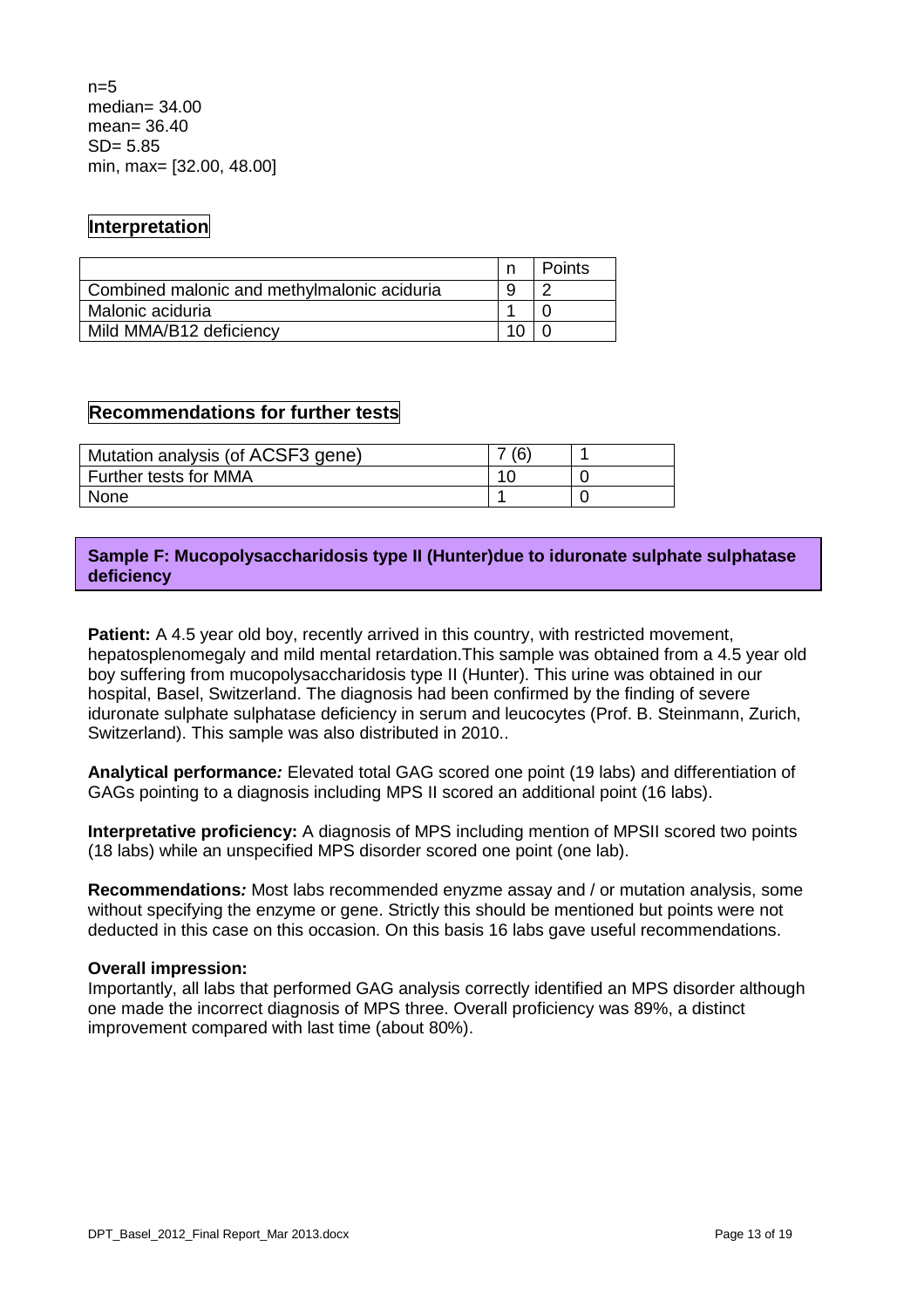## **Analytical Details**

#### **Creatinine**

n=20 median= 4.98 mean= 4.84 SD= 0.23 min, max= [3.86, 5.60]

## **pH**

n=12 median= 6.00 mean= 6.12 SD= 0.27 min, max= [5.00, 7.00]

#### **Spot tests**

| $GAG$ screening $(n=4)$ | points |
|-------------------------|--------|
| -----                   |        |

#### **GAG analysis** (n=17)

| <b>GAG quantitative</b> | points |
|-------------------------|--------|
| elevated                |        |

#### **Glycosaminoglycans quantitative**

n=17 median= 45.60 mean= 55.70 SD= 1097.71 min, max= [29.10, 139.90]

| <b>GAG differentiation</b> |    | points |
|----------------------------|----|--------|
| Dermatan sulphate          | 16 |        |
| Heparan Sulphate           |    |        |

## **Interpretation**

|                                                                                                                    | n | Points |
|--------------------------------------------------------------------------------------------------------------------|---|--------|
| Mucopolysaccharidosis type II (Hunter).                                                                            | 6 | 2      |
| MPS I or II                                                                                                        | 6 | 2      |
| MPS I or II or VI.                                                                                                 | 4 | 2      |
| MPS I or II or VI or VII                                                                                           |   | 2      |
| MPS I or II or VII                                                                                                 |   | າ      |
| <b>MPS III</b>                                                                                                     |   | 0      |
| No diagnosis by urine amino or urine organic acid analysis. Clinical description<br>suggests mucopolysaccharidosis |   | 0      |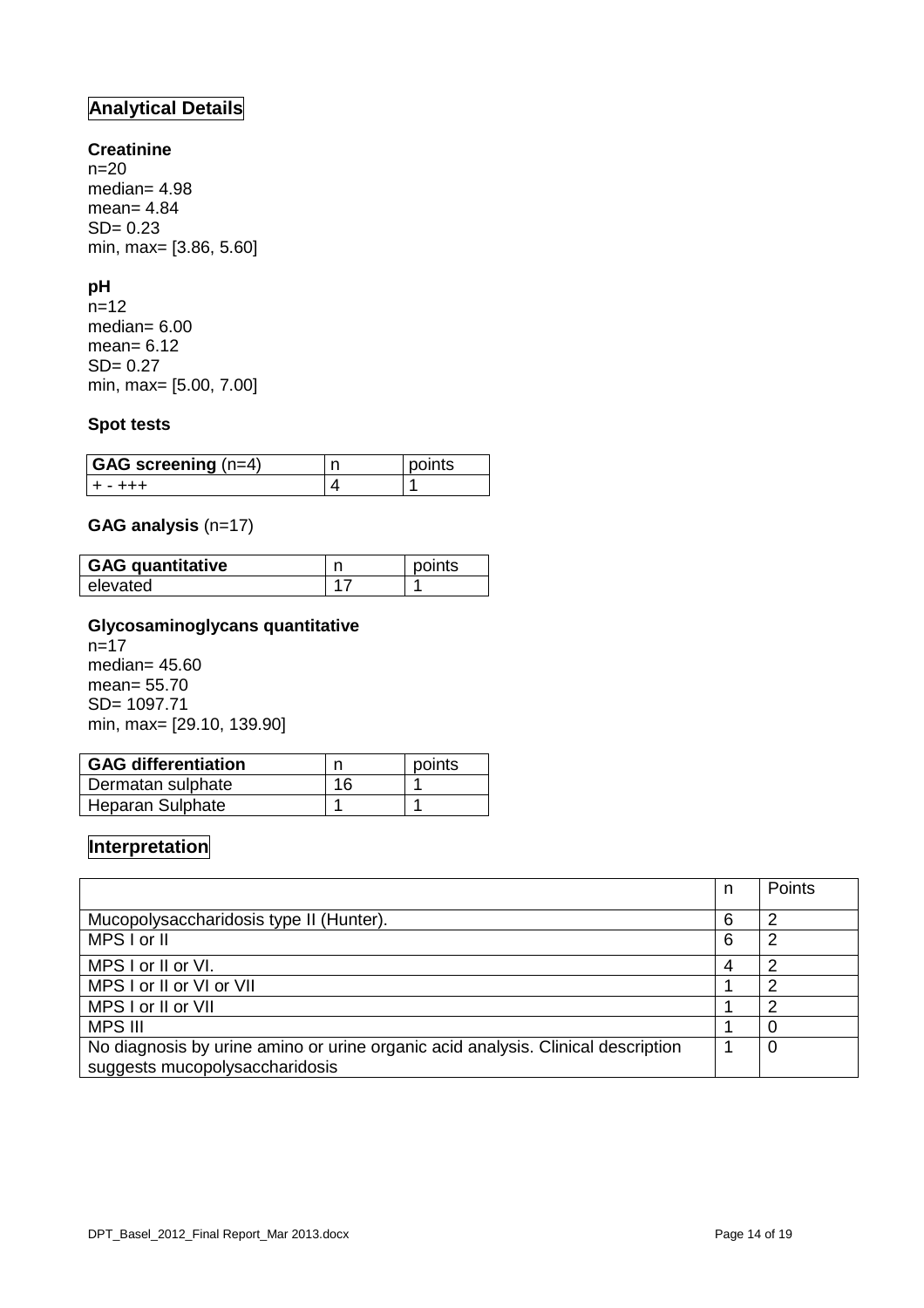## **Recommendations for further tests**

|                                            |    | points |
|--------------------------------------------|----|--------|
| Enzyme assay in leucocytes or fibroblasts  | 16 |        |
| <b>Mutation analysis</b>                   |    |        |
| GAG differentiation if not done in own lab |    |        |
| <b>None</b>                                |    |        |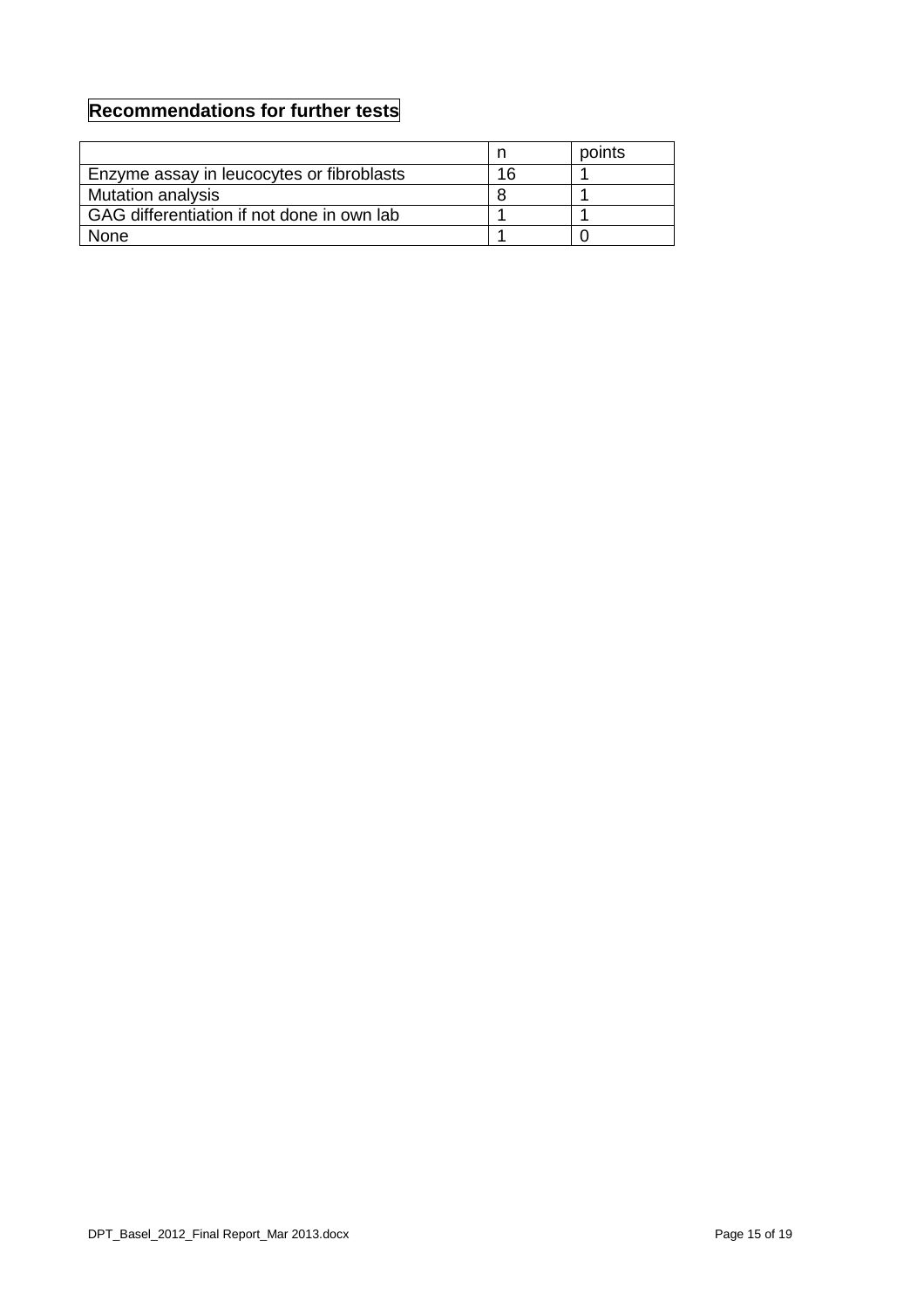## **8. Scores**

## **Overall proficiency**

| <b>Sample</b>  | <b>Diagnosis</b>                                                                                        | A(%) | 1(%) | R(%) | total $(\%)$ |
|----------------|---------------------------------------------------------------------------------------------------------|------|------|------|--------------|
| $\overline{A}$ | Argininosuccinic aciduria due to<br>argininosuccinate lyase deficiency                                  | 87.5 | 90   | 80   | 87           |
| B              | Formiminoglutamic aciduria                                                                              | 45   | 50   | 40   | 46           |
| $\mathsf{C}$   | Intermittent branched chain<br>aminoaciduria due to branched chain<br>ketoacid decarboxylase deficiency | 97.5 | 95   | 95   | 96           |
| D              | Homogentisic aciduria due to<br>homogentisic acid oxidase deficiency                                    | 90   | 90   | 75   | 87           |
| E              | Combined malonic and methylmalonic<br>aciduria due to mutations in the<br>ACSF3 gene.                   | 75   | 42.5 | 40   | 54           |
| F              | Mucopolysaccharidosis type II<br>(Hunter)due to iduronate sulphate<br>sulphatase deficiency             | 90   | 92.5 | 80   | 89           |

## **Total scores**

|                         |                          | <b>Survey 1</b> |                          |                          | <b>Survey 2</b> |                |              |
|-------------------------|--------------------------|-----------------|--------------------------|--------------------------|-----------------|----------------|--------------|
| Lab<br>No               | A                        | B               | $\mathbf C$              | D                        | E               | F              | <b>Total</b> |
| 1                       | 5                        | $\mathbf 0$     | 4                        | 4                        | 1               | 3              | 17           |
| $\overline{\mathbf{2}}$ | 5                        | 0               | $\overline{c}$           | 5                        | 1               | 4              | 17           |
| 3                       | 0                        | 5               | 5                        | 5                        | 1               | 5              | 21           |
| 4                       | 5                        | 5               | 5                        | 5                        | 5               | 5              | 30           |
| 5                       | 4                        | 4               | 5                        | 4                        | 5               | 5              | 27           |
| 6                       | 5                        | 0               | 5                        | 5                        | 1               | 5              | 21           |
| 7                       | 4                        | 0               | 5                        | 5                        | $\overline{c}$  | 5              | 21           |
| 8                       | 5                        | 5               | 5                        | 0                        | 3               | 1              | 19           |
| 9                       | 5                        | 5               | 5                        | 5                        | 5               | 5              | 30           |
| 10                      | 5                        | $\mathbf 0$     | 5                        | 4                        | 1               | 4              | 19           |
| 11                      | 5                        | 5               | 5                        | 5                        | 1               | 5              | 26           |
| 12                      | 4                        | $\mathbf 0$     | 5                        | 0                        | 5               | 5              | 19           |
| 13                      | 5                        | 5               | 5                        | 5                        | 5               | 5              | 30           |
| 14                      | 5                        | 0               | 5                        | 5                        | 1               | 5              | 21           |
| 15                      | 0                        | $\mathbf 0$     | 5                        | 5                        | 1               | 5              | 16           |
| 16                      | 5                        | 0               | 5                        | 5                        | 5               | 5              | 25           |
| 17                      | 5                        | 5               | 5                        | 5                        | 1               | $\overline{2}$ | 23           |
| 18                      | 5                        | $\mathbf 0$     | 5                        | 5                        | 5               | 5              | 25           |
| 19                      | 5                        | 3               | 5                        | 5                        | $\overline{1}$  | 5              | 24           |
| 20                      | 5                        | 4               | 5                        | 5                        | 4               | 5              | 28           |
| 21                      | $\overline{\phantom{0}}$ | $\blacksquare$  | $\overline{\phantom{0}}$ | $\overline{\phantom{0}}$ | $\overline{a}$  | $\overline{a}$ | ÷            |

\*This year the scores proposed by us have been evaluated by a second advisor and confirmed at the Scientific Advisory Board meeting in November. In the case of differences in scoring the decision of the second advisor is taken unless this would lead to a lack of satisfactory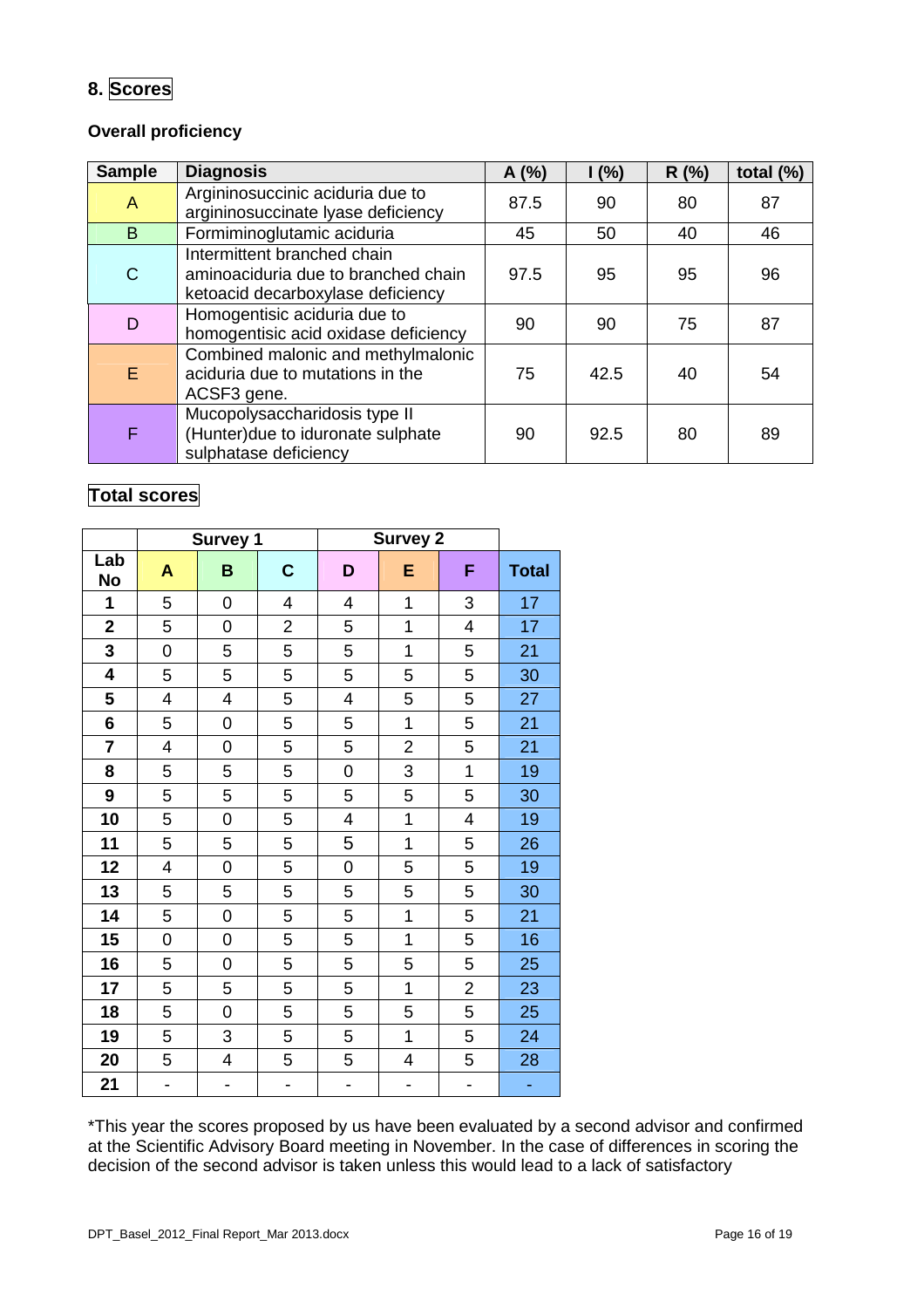performance in which case the final decision is made at the SAB. **Appeals** against allocated scores should be sent to the scientific advisor within two weeks of receipt of this report.

## Detailed Scores: A,B,C

| Lab                     |                | <b>Sample A</b><br><b>ASAuria</b> |       |                         |                  |                          | <b>Sample B</b>  |                         |                |                | Sample C       |                         |                  |
|-------------------------|----------------|-----------------------------------|-------|-------------------------|------------------|--------------------------|------------------|-------------------------|----------------|----------------|----------------|-------------------------|------------------|
| no                      |                |                                   |       |                         | <b>FIGLUuria</b> |                          |                  |                         |                | <b>MSUD</b>    |                |                         |                  |
|                         | A              |                                   | R     | <b>Total</b>            | $A^*$            | ш                        | $\mathsf{R}$     | <b>Total</b>            | A              |                | $\mathsf{R}$   | <b>Total</b>            | <b>Total</b>     |
| 1                       | $\overline{2}$ | $\overline{2}$                    | 1     | 5                       | $\mathbf 0$      | 0                        | $\mathbf 0$      | $\bf{0}$                | $\overline{2}$ | $\overline{2}$ | $\mathbf 0$    | $\overline{\mathbf{4}}$ | $\boldsymbol{9}$ |
| $\overline{2}$          | $\overline{2}$ | $\overline{2}$                    | 1     | $\overline{\mathbf{5}}$ | $\mathbf 0$      | 0                        | $\boldsymbol{0}$ | $\bf{0}$                | 1              | 0              | 1              | $\overline{2}$          | $\overline{7}$   |
| $\overline{\mathbf{3}}$ | $\mathbf 0$    | $\mathbf 0$                       | 0     | $\bf{0}$                | $\overline{2}$   | $\overline{c}$           | 1                | $5\phantom{1}$          | $\overline{2}$ | $\overline{2}$ | 1              | $5\phantom{1}$          | 10               |
| 4                       | $\overline{c}$ | $\overline{c}$                    | 1     | 5                       | $\overline{2}$   | $\overline{c}$           | $\mathbf 1$      | $5\phantom{1}$          | $\overline{2}$ | $\overline{2}$ | 1              | 5                       | 15               |
| 5                       | $\overline{2}$ | $\overline{2}$                    | 0     | $\overline{\mathbf{4}}$ | $\overline{2}$   | $\overline{c}$           | $\mathbf 0$      | $\overline{\mathbf{4}}$ | $\overline{2}$ | $\overline{2}$ | 1              | 5                       | 14               |
| 6                       | $\overline{2}$ | $\overline{2}$                    | 1     | $\overline{\mathbf{5}}$ | $\mathbf 0$      | 0                        | $\boldsymbol{0}$ | $\mathbf 0$             | $\overline{2}$ | $\overline{2}$ | 1              | $5\phantom{.}$          | 10               |
| 7                       | $\overline{2}$ | $\overline{2}$                    | 0     | $\overline{\mathbf{4}}$ | $\mathbf 0$      | 0                        | $\boldsymbol{0}$ | $\bf{0}$                | $\overline{2}$ | $\overline{2}$ | 1              | $5\phantom{1}$          | 9                |
| 8                       | $\overline{2}$ | $\overline{2}$                    | 1     | $\overline{\mathbf{5}}$ | $\overline{2}$   | $\overline{2}$           | 1                | 5                       | $\overline{2}$ | $\overline{2}$ | 1              | $\overline{\mathbf{5}}$ | 15               |
| 9                       | $\overline{2}$ | $\overline{c}$                    | 1     | 5                       | $\overline{2}$   | $\overline{2}$           | 1                | $5\phantom{1}$          | $\overline{2}$ | $\overline{2}$ | 1              | $\overline{\mathbf{5}}$ | 15               |
| 10                      | $\overline{2}$ | $\overline{c}$                    | 1     | 5                       | $\mathbf 0$      | 0                        | $\boldsymbol{0}$ | $\bf{0}$                | $\overline{2}$ | $\overline{2}$ | 1              | $5\phantom{1}$          | 10               |
| 11                      | $\overline{2}$ | $\overline{c}$                    | 1     | 5                       | $\overline{2}$   | $\overline{2}$           | 1                | 5                       | $\overline{2}$ | $\overline{2}$ | 1              | $5\phantom{1}$          | 15               |
| 12                      | 1              | $\overline{c}$                    | 1     | 4                       | $\mathbf 0$      | 0                        | $\mathbf 0$      | $\bf{0}$                | $\overline{2}$ | $\overline{2}$ | 1              | $5\phantom{.0}$         | 9                |
| 13                      | $\overline{2}$ | $\overline{2}$                    | 1     | 5                       | $\overline{2}$   | $\overline{2}$           | $\mathbf 1$      | 5                       | $\overline{2}$ | $\overline{2}$ | 1              | $5\phantom{.0}$         | 14               |
| 14                      | $\overline{2}$ | $\overline{2}$                    | 1     | 5                       | $\mathbf 0$      | 0                        | $\mathbf 0$      | $\bf{0}$                | $\overline{2}$ | $\overline{2}$ | 1              | 5                       | 10               |
| 15                      | $\mathbf 0$    | $\mathbf 0$                       | 0     | $\mathbf{0}$            | $\mathbf 0$      | 0                        | $\mathbf 0$      | $\mathbf 0$             | $\overline{2}$ | $\overline{2}$ | 1              | 5                       | $5\phantom{.0}$  |
| 16                      | $\overline{2}$ | $\overline{2}$                    | 1     | 5                       | $\mathbf 0$      | 0                        | $\boldsymbol{0}$ | $\bf{0}$                | $\overline{2}$ | $\overline{2}$ | 1              | $5\phantom{.0}$         | 10               |
| 17                      | $\overline{2}$ | $\overline{c}$                    | 1     | 5                       | $\overline{2}$   | $\overline{2}$           | 1                | $5\phantom{1}$          | $\overline{2}$ | $\overline{2}$ | 1              | 5                       | 15               |
| 18                      | 2              | $\overline{c}$                    | 1     | 5                       | 0                | 0                        | $\boldsymbol{0}$ | $\bf{0}$                | $\overline{c}$ | $\overline{2}$ | 1              | 5                       | 10               |
| 19                      | $\overline{2}$ | $\overline{2}$                    | 1     | 5                       | 1                | $\overline{c}$           | $\boldsymbol{0}$ | $\overline{\mathbf{3}}$ | $\overline{2}$ | $\overline{2}$ | 1              | 5                       | 13               |
| 20                      | $\overline{2}$ | $\overline{2}$                    | 1     | 5                       | 1                | $\overline{2}$           | 1                | $\overline{\mathbf{4}}$ | $\overline{2}$ | $\overline{2}$ | 1              | $5\phantom{1}$          | 14               |
| 21                      | L.             | ä,                                | L,    | ä,                      | L.               | $\overline{\phantom{a}}$ | ä,               |                         | $\overline{a}$ | L.             | $\overline{a}$ | ٠                       | ٠                |
| ratio                   | 35/40          | 36/40                             | 16/20 | 87/100                  | 18/40            | 20/40                    | 8/20             | 46/100                  | 39/40          | 38/40          | 19/20          | 96/100                  |                  |
| %                       | 87.5           | 90                                | 80    | 87                      | 45               | 50                       | 40               | 46                      | 97.5           | 95             | 95             | 96                      |                  |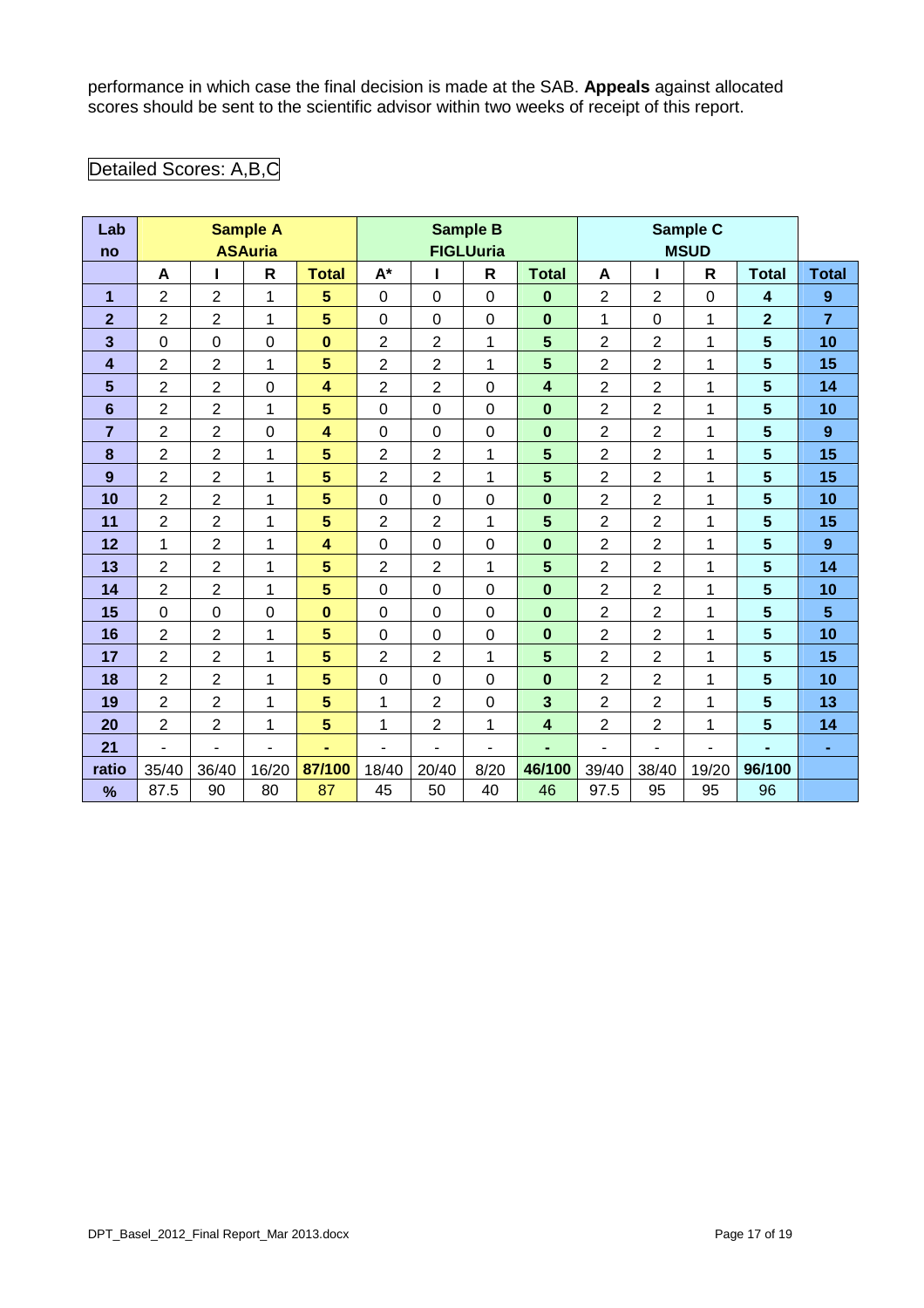## Detailed Scores: D,E,F

| Lab<br>no      |                | Homogentisic aciduria | <b>Sample D</b> |                         | <b>Sample E</b><br><b>Malonic/Methylmalonic</b><br>aciduria |                          |                  |                |                | <b>Sample F</b><br><b>MPSII</b> |                          |                         |                         |
|----------------|----------------|-----------------------|-----------------|-------------------------|-------------------------------------------------------------|--------------------------|------------------|----------------|----------------|---------------------------------|--------------------------|-------------------------|-------------------------|
|                | A              | ı                     | $\mathsf{R}$    | <b>Total</b>            | $A^*$                                                       | I                        | $\mathsf{R}$     | <b>Total</b>   | A              |                                 | $\mathsf{R}$             | <b>Total</b>            | <b>Total</b>            |
| $\mathbf 1$    | $\overline{2}$ | $\overline{2}$        | 0               | $\overline{\mathbf{4}}$ | 1                                                           | $\mathbf 0$              | $\overline{0}$   | 1              | 1              | $\overline{2}$                  | $\mathbf 0$              | 3                       | 8                       |
| $\overline{2}$ | $\overline{2}$ | $\overline{2}$        | 1               | $5\phantom{1}$          | 1                                                           | $\boldsymbol{0}$         | $\boldsymbol{0}$ | 1              | $\overline{2}$ | $\overline{2}$                  | $\mathbf 0$              | $\overline{\mathbf{4}}$ | 10                      |
| 3              | $\overline{2}$ | $\overline{2}$        | 1               | $5\phantom{1}$          | 1                                                           | $\mathbf 0$              | $\boldsymbol{0}$ | 1              | $\overline{c}$ | $\overline{2}$                  | 1                        | $5\phantom{1}$          | 11                      |
| 4              | $\overline{2}$ | $\overline{2}$        | 1               | $5\phantom{1}$          | $\overline{2}$                                              | $\overline{2}$           | $\mathbf{1}$     | 5              | $\overline{2}$ | $\overline{2}$                  | 1                        | $5\phantom{1}$          | 15                      |
| 5              | $\overline{2}$ | $\overline{2}$        | $\mathbf 0$     | $\overline{\mathbf{4}}$ | $\overline{2}$                                              | $\overline{2}$           | $\mathbf{1}$     | 5              | $\overline{2}$ | $\overline{2}$                  | 1                        | 5                       | 14                      |
| 6              | $\overline{2}$ | $\overline{2}$        | 1               | $5\phantom{1}$          | 1                                                           | $\mathbf 0$              | $\mathbf 0$      | 1              | $\overline{2}$ | $\overline{2}$                  | 1                        | 5                       | 11                      |
| $\overline{7}$ | $\overline{2}$ | $\overline{c}$        | 1               | $5\phantom{1}$          | $\overline{2}$                                              | $\boldsymbol{0}$         | $\mathbf 0$      | $\overline{2}$ | 2              | $\overline{2}$                  | 1                        | 5                       | 12                      |
| 8              | $\mathbf 0$    | $\mathbf 0$           | 0               | $\mathbf 0$             | $\overline{2}$                                              | 1                        | $\mathbf 0$      | 3              | 1              | $\mathbf 0$                     | $\mathbf 0$              | 1                       | $\overline{\mathbf{4}}$ |
| 9              | 2              | $\overline{c}$        | 1               | $5\phantom{1}$          | $\overline{2}$                                              | $\overline{\mathbf{c}}$  | $\mathbf{1}$     | $5\phantom{1}$ | 2              | $\overline{2}$                  | 1                        | $5\phantom{1}$          | 15                      |
| 10             | $\overline{2}$ | $\overline{2}$        | 0               | $\overline{\mathbf{4}}$ | 1                                                           | $\overline{0}$           | $\mathbf 0$      | 1              | $\overline{2}$ | $\overline{2}$                  | $\mathbf 0$              | $\overline{\mathbf{4}}$ | $\boldsymbol{9}$        |
| 11             | $\overline{2}$ | $\overline{2}$        | 1               | $5\phantom{1}$          | 1                                                           | $\mathbf 0$              | $\mathbf 0$      | 1              | $\overline{2}$ | $\overline{2}$                  | 1                        | 5                       | 11                      |
| 12             | $\mathbf 0$    | $\mathbf 0$           | 0               | $\bf{0}$                | $\overline{2}$                                              | $\overline{2}$           | 1                | 5              | $\overline{2}$ | $\overline{2}$                  | 1                        | 5                       | 10                      |
| 13             | $\overline{2}$ | $\overline{2}$        | 1               | $5\phantom{1}$          | $\overline{2}$                                              | $\overline{\mathbf{c}}$  | $\mathbf{1}$     | 5              | $\overline{2}$ | $\overline{2}$                  | 1                        | 5                       | 15                      |
| 14             | $\overline{2}$ | $\overline{c}$        | 1               | 5                       | 1                                                           | $\mathbf 0$              | $\mathbf 0$      | 1              | $\overline{2}$ | $\overline{2}$                  | 1                        | $5\phantom{1}$          | 11                      |
| 15             | $\overline{2}$ | $\overline{2}$        | $\mathbf 1$     | $5\phantom{1}$          | 1                                                           | $\mathbf 0$              | $\mathbf 0$      | 1              | $\overline{2}$ | $\overline{2}$                  | 1                        | 5                       | 11                      |
| 16             | $\overline{2}$ | $\overline{2}$        | 1               | $5\phantom{1}$          | $\overline{2}$                                              | $\overline{2}$           | 1                | 5              | $\overline{2}$ | $\overline{2}$                  | 1                        | 5                       | 15                      |
| 17             | $\overline{2}$ | $\overline{2}$        | 1               | 5                       | 1                                                           | $\mathbf 0$              | $\mathbf 0$      | 1              | $\mathbf 0$    | $\mathbf 1$                     | 1                        | $\overline{2}$          | 8                       |
| 18             | $\overline{2}$ | $\overline{2}$        | 1               | 5                       | $\overline{2}$                                              | $\overline{2}$           | 1                | 5              | $\overline{2}$ | $\overline{2}$                  | 1                        | 5                       | 15                      |
| 19             | $\overline{2}$ | $\overline{2}$        | $\mathbf 1$     | 5                       | 1                                                           | $\mathbf 0$              | $\mathbf 0$      | $\mathbf{1}$   | 2              | $\overline{2}$                  | $\mathbf 1$              | 5                       | 11                      |
| 20             | $\overline{2}$ | $\overline{2}$        | 1               | $5\phantom{1}$          | $\overline{2}$                                              | $\overline{2}$           | $\boldsymbol{0}$ | 4              | $\overline{2}$ | $\overline{2}$                  | $\mathbf 1$              | 5                       | 14                      |
| 21             | $\overline{a}$ | $\frac{1}{2}$         | ä,              | ÷,                      | ä,                                                          | $\overline{\phantom{a}}$ | ä,               | ٠              | $\overline{a}$ | L.                              | $\overline{\phantom{a}}$ | ä,                      | ٠                       |
| ratio          | 36/40          | 36/40                 | 15/20           | 87/100                  | 30/40                                                       | 17/40                    | 8/20             | 54/100         | 36/40          | 37/40                           | 16/20                    | 89/100                  |                         |
| %              | 90             | 90                    | 75              | 87                      | 75                                                          | 42.5                     | 40               | 54             | 90             | 92.5                            | 80                       | 89                      |                         |

## **9. Assessment of performance**

Steps have been taken within the Scientific Advisory Board of ERNDIM to set the level of good performance within a proficiency scheme. At this year's meeting the cut off point for satisfactory performance was set at a minimum of 18 points. Labs failing to reach this mark will receive a performance advice letter.

A special meeting of scientific advisors was held in November to consider how to harmonise scoring within all our qualitative schemes and the question of introducing critical errors in our schemes.

#### **10. Annual meeting**

The annual meeting of participants of the 5 DPT centres took place during the SSIEM symposium in Birmingham on Tuesday, September 3<sup>rd</sup>, 9:00.

#### **11. Changes planned for 2013**

No changes to the distribution and reporting arrangements in place for 2012 are envisaged. This means that again you will be required to submit results online to our website. The samples for the Basel scheme will again be distributed by the CSCQ but we will remain responsible for the scientific and evaluation aspects of the scheme. The reports will be produced by us using the newly developed evaluation of results programme as tested in 2012.